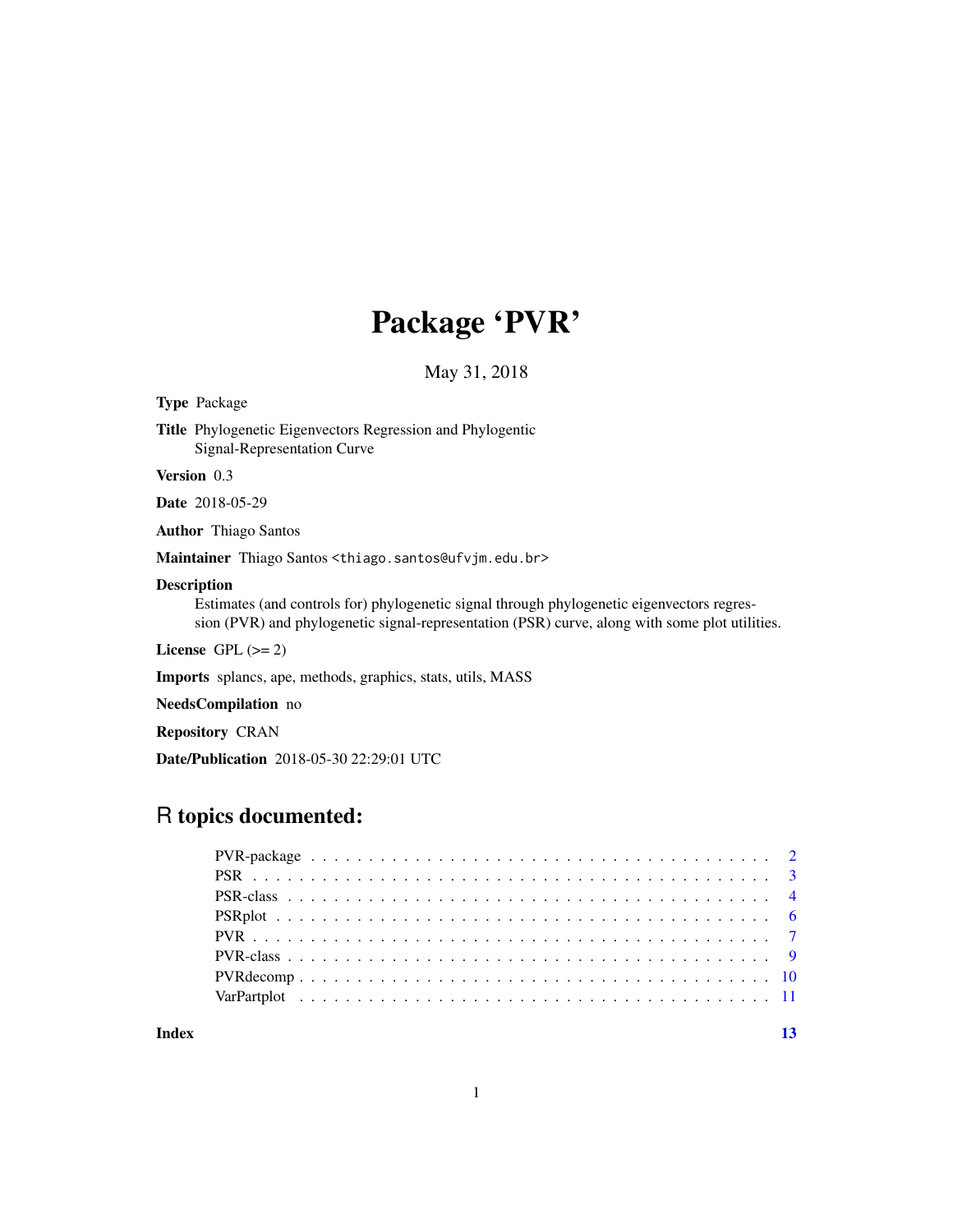<span id="page-1-0"></span>

#### Description

Computes PVR and PSR curve along with some plot utilitties.

#### Details

| <b>PVR</b>   |
|--------------|
| Package      |
| 1.0          |
| 2018-05-29   |
| $GPL \geq 2$ |
|              |

#### Author(s)

Santos, T; Diniz-Filho, J.A.F.; Rangel, T.F.; Bini, L.M.

Maintainer: Thiago Santos <thiago.santos@ufvjm.edu.br>

#### References

Diniz-Filho, J.A.F., Sant'Ana, C.E.R. and Bini, L.M. (1998). An eigenvector method for estimating phylogenetic inertia. Evolution 52:1247-1262.

Diniz-filho, J.A.F., Rangel, T.F., Santos, T. and Bini, L.M. (2012). Exploring patterns of interespecific variation in quantitative traits using sequential phylogenetic eigenvector regressions. Evolution, 66(4):1079-1090.

Diniz-filho, J.A.F., Bini, L.M., Rangel, T.F., Morales-Castilla, I., Olalla-Tarraga, M.A., Rodriguez, M.A. and Hawkins, B.A. (2012). On the selection of phylogenetic eigenvectors for ecological analyses. Ecography, 35:239-249.

#### See Also

[PVR-class](#page-8-1), [PSR-class](#page-3-1), [PVR](#page-6-1), [PSR](#page-2-1), [PVRdecomp](#page-9-1), [PSRplot](#page-5-1), [VarPartplot](#page-10-1)

```
library(splancs)
#Creating a 10 tips ultrametric random phylogeny
library(ape)
tree \le rcoal(10)
#Decomposing phylogenetic distance matrix derived from tree into a set of orthogonal vectors
```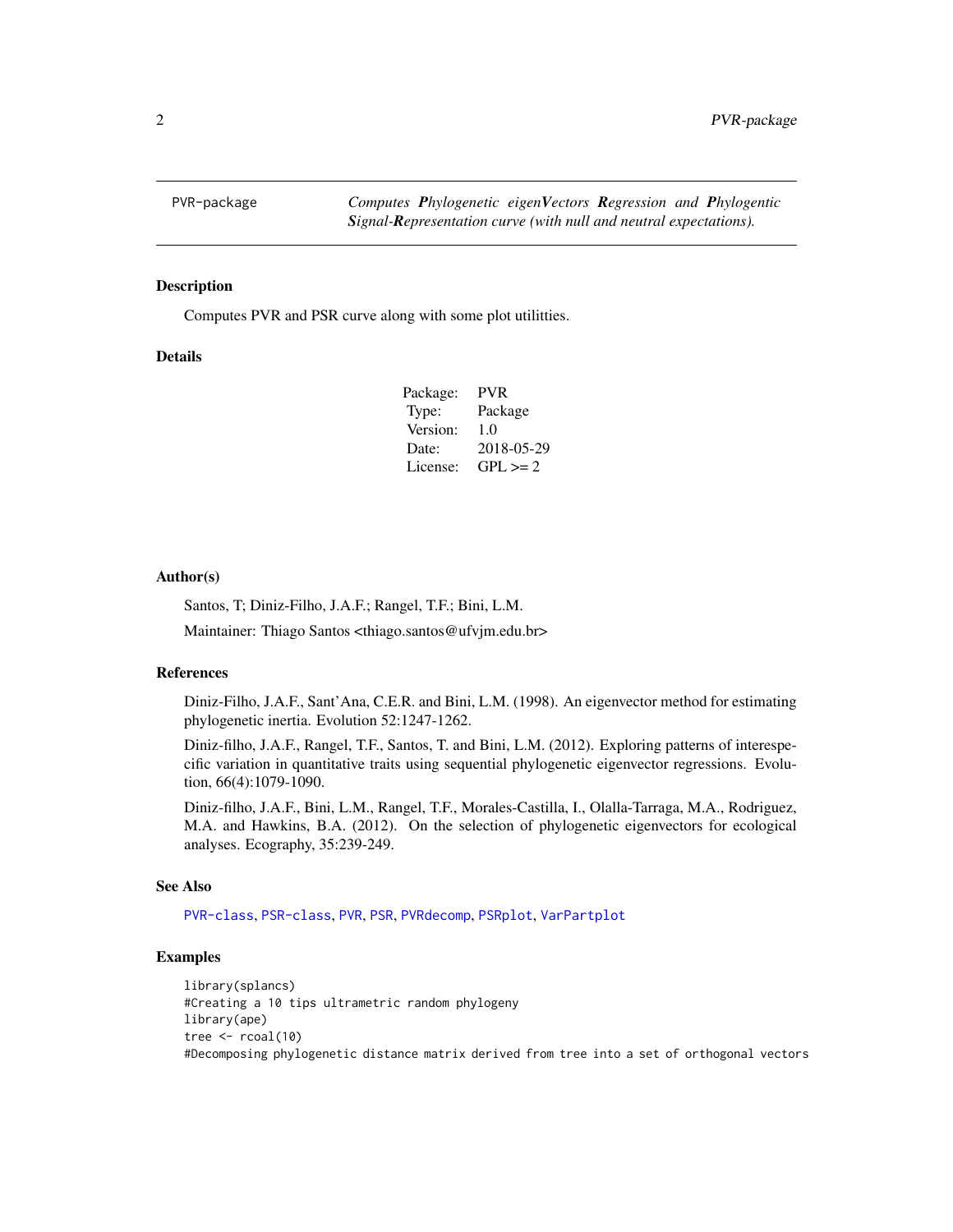```
x <- PVRdecomp(tree)
trait \le runif(10)
y <- PSR(x, trait)
y
```
<span id="page-2-1"></span>PSR *Creates a phylogenetic signal-representation (PSR) curve for a given phylogeny and trait set and computes its area.*

#### Description

Phylogenetic signal-representation (PSR) curve, built upon phylogenetic eigenvector regression (PVR). Sequential PVR models are fitted after successively increasing the number of eigenvectors and plotting their R2 against the accumulated eigenvalues. The PSR area, expressing deviations from Brownian motion, is strongly correlated with Blomberg's K-statistics, so nonlinear PSR curves reveal if traits are evolving at a slower or higher rate than expected. The PSR area is also correlated with phylogenetic half-life under an OU process, so both methods describe the relationship between interspecific variation and time since divergence among species shape.

#### Usage

PSR(x, trait = NULL, null.model = FALSE, Brownian.model = FALSE, times = 1000)

#### Arguments

| $\mathsf{x}$ | A object of class PVR (created using PVR decomp function).                                                                                                                                              |
|--------------|---------------------------------------------------------------------------------------------------------------------------------------------------------------------------------------------------------|
| trait        | A vector, data frame or matrix that contains contiuous or binary traits sets (for<br>data frames and matrices, each column must represent a trait set). For now, only<br>the first colunm will be used. |
| null.model   | Logical. Should the function estimates the null expectation for the PSR area.<br>Default is FALSE.                                                                                                      |
|              | Brownian model Logical. Should the function estimates the Brownian (neutral) expectation for<br>the PSR area. Default is FALSE.                                                                         |
| times        | Number of iterations used in null model and Brownian model.                                                                                                                                             |

#### Value

PSR function returns a object of (S4) class PSR that extends the (S4) class PVR, by adding: a PSR slot that contains the area (and p if null.model = TRUE) for each trait set, the cumulative eigenvalues and R2 that determine the curve; a slot with the null and neutral expectations (if any).

#### Author(s)

Santos, T; Diniz-Filho, J.A.F.; Rangel, T.F.; Bini, L.M.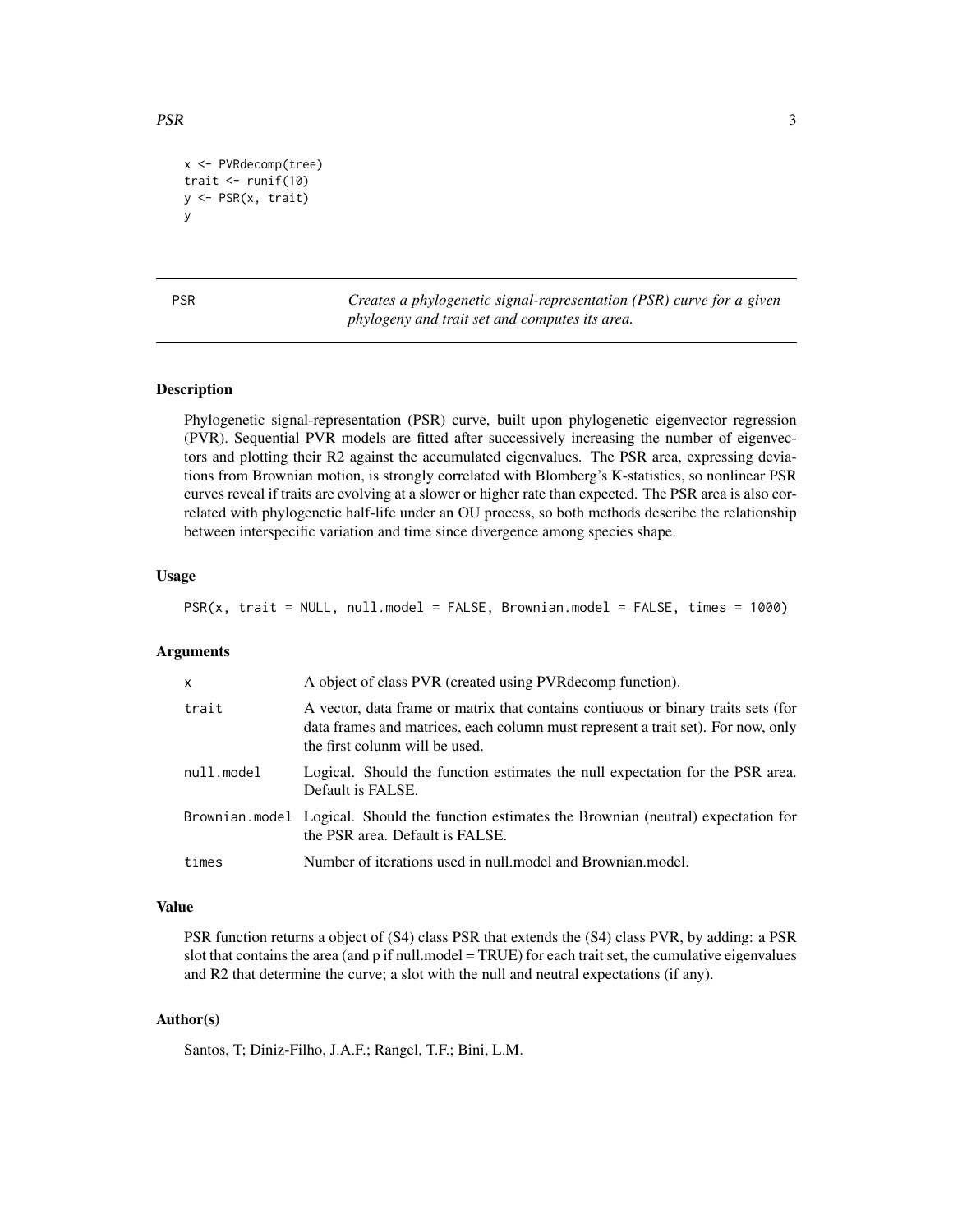#### References

Diniz-Filho, J.A.F., Sant'Ana, C.E.R. and Bini, L.M. (1998). An eigenvector method for estimating phylogenetic inertia. Evolution 52:1247-1262.

Diniz-filho, J.A.F., Rangel, T.F., Santos, T. and Bini, L.M. (2012). Exploring patterns of interespecific variation in quantitative traits using sequential phylogenetic eigenvector regressions. Evolution, 66(4):1079-1090.

Diniz-filho, J.A.F., Bini, L.M., Rangel, T.F., Morales-Castilla, I., Olalla-Tarraga, M.A., Rodriguez, M.A. and Hawkins, B.A. (2012). On the selection of phylogenetic eigenvectors for ecological analyses. Ecography, 35:239-249.

#### See Also

[PVR](#page-6-1), [PVRdecomp](#page-9-1), [PSRplot](#page-5-1), [VarPartplot](#page-10-1)

#### Examples

```
library(splancs)
#Creating a 10 tips ultrametric random phylogeny
library(ape)
tree \le rcoal(10)
#Decomposing phylogenetic distance matrix derived from tree into a set of orthogonal vectors
x <- PVRdecomp(tree)
trait \le runif(10)
y <- PSR(x, trait)
summary(y)
```
<span id="page-3-1"></span>PSR-class *Class* "PSR"

#### **Description**

A S4 class that extends S4 PVR class in order to accommodate PSR analysis results.

#### Objects from the Class

Objects can be created by calls of the form new("PSR", ...).

#### Slots

PSRarea: Object of class "data.frame" that contains PSR curve area.

PSR: Object of class "data.frame" that contais accumulated r squared and eigenvalues.

- Expect.area.values: Object of class "list" that contains the expected null and neutral area values.
- nullPSR: Object of class "matrix" nested in the Expect.area.values slot that contains the expected null area values.

<span id="page-3-0"></span>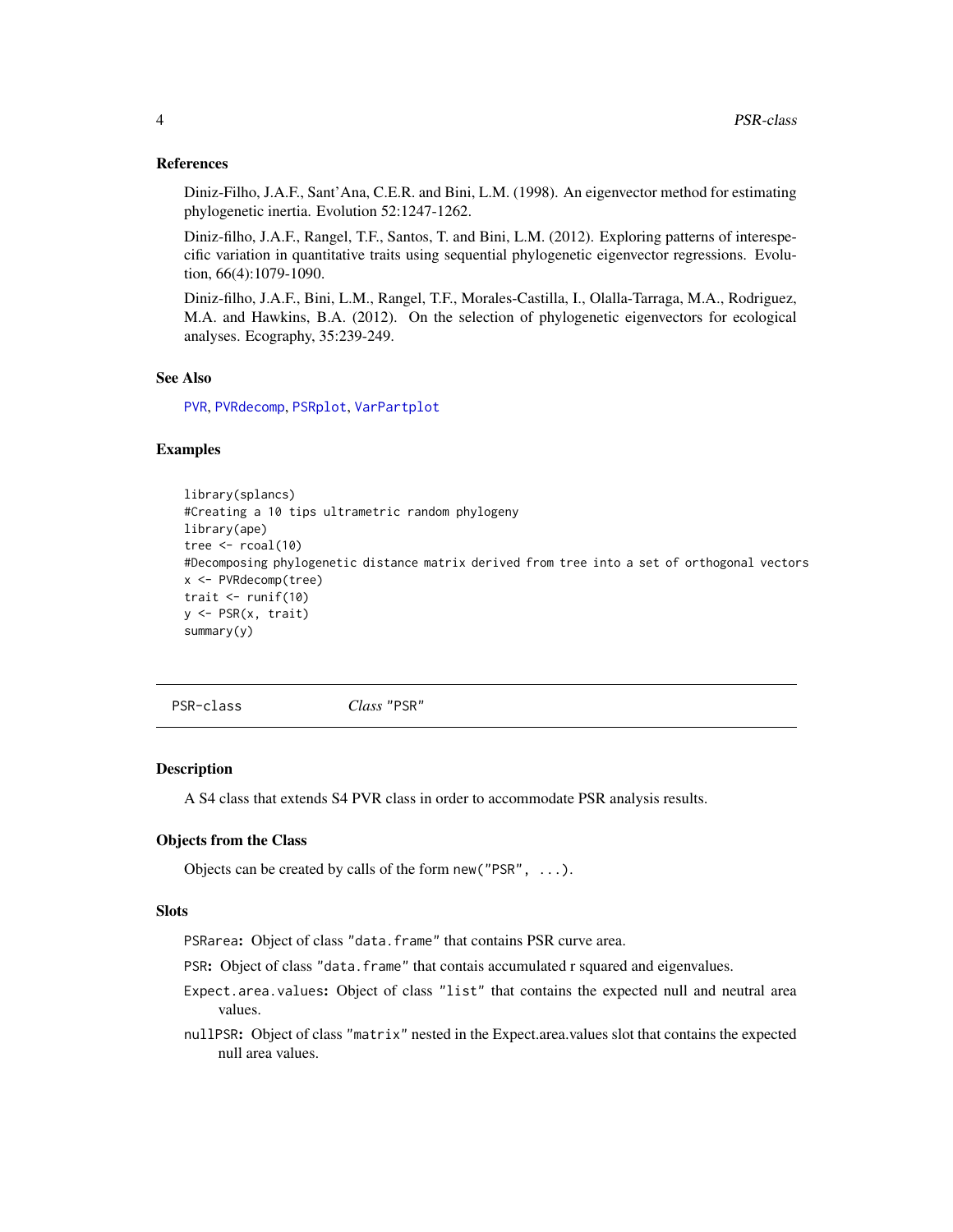- <span id="page-4-0"></span>BrownianPSR: Object of class "matrix" nested in the Expect.area.values slot that contains the expected Brownian (neutral) area values.
- Eigen: Object of class "list" that contains the eigenvalues and eigenvectors generated by phylogenetic distance matrix eigendecomposition. Inherited from PVR class.
- phyDist: Object of class "matrix" that contains a phylogenetic distance matrix. Inherited from PVR class.
- phylo: Object of class "phylo" that contains a phylogeny. Inherited from PVR class.
- Selection: Object of class "list" that contains the selection method (along with its statistics) used to select the vectors, the selected vectors IDs and a matrix that contains the selected vectors. Inherited from PVR class.
- PVR: Object of class "list" that contains the Philogenetic EigenVectors Regression r squared and residuals. Inherited from PVR class.
- VarPart: Object of class "list" that contains the variation partition components. Inherited from PVR class.

#### Extends

Class ["PVR"](#page-8-1), directly.

#### Methods

plot signature( $x = "PSR"$ ): ... show signature(object =  $"PSR"$ ): ...

#### Author(s)

Santos, T; Diniz-Filho, J.A.F.; Rangel, T.F.; Bini, L.M.

#### References

Diniz-Filho, J.A.F., Sant'Ana, C.E.R. and Bini, L.M. (1998). An eigenvector method for estimating phylogenetic inertia. Evolution 52:1247-1262.

Legendre, P. and Legendre, L. (1998). Numerical ecology, 2nd Englished. Elsevier.

Diniz-filho, J.A.F., Rangel, T.F., Santos, T. and Bini, L.M. (2012). Exploring patterns of interespecific variation in quantitative traits using sequential phylogenetic eigenvector regressions. Evolution, 66(4):1079-1090.

Diniz-filho, J.A.F., Bini, L.M., Rangel, T.F., Morales-Castilla, I., Olalla-Tarraga, M.A., Rodriguez, M.A. and Hawkins, B.A. (2012). On the selection of phylogenetic eigenvectors for ecological analyses. Ecography, 35:239-249.

#### See Also

[PVR-class](#page-8-1), [PVR](#page-6-1), [PSR](#page-2-1), [PVRdecomp](#page-9-1), [PSRplot](#page-5-1), [VarPartplot](#page-10-1)

#### Examples

showClass("PSR")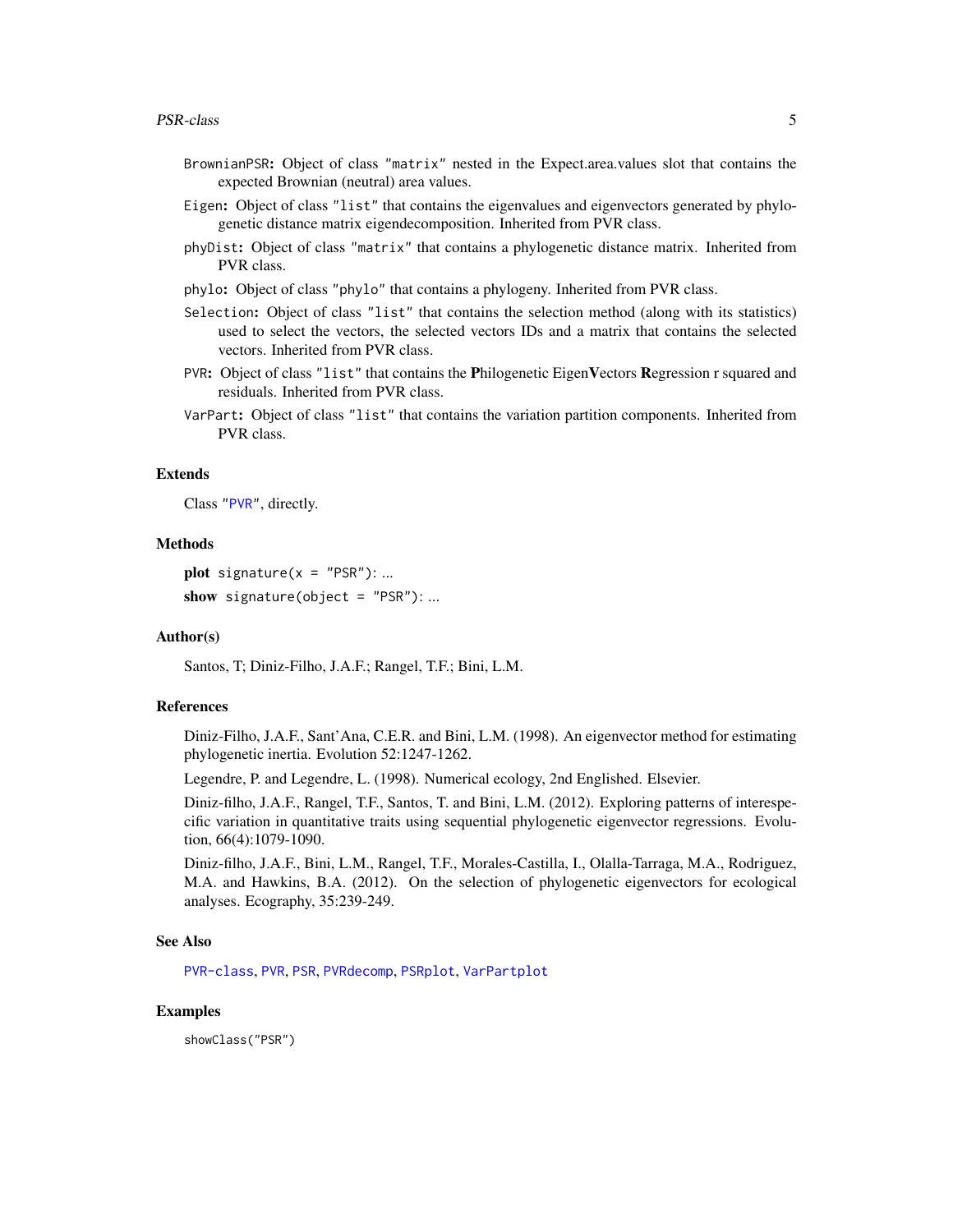<span id="page-5-1"></span><span id="page-5-0"></span>

#### Description

Plot PSR curve along with null and neutral expectations curves.

#### Usage

```
PSRplot(x, info = c("area", "null", "Brownian", "both"), ...)
```
#### Arguments

| $\mathsf{x}$ | An object of class PSR                                                                                                                                                                                                                                           |
|--------------|------------------------------------------------------------------------------------------------------------------------------------------------------------------------------------------------------------------------------------------------------------------|
| info         | Type of information to be ploted. It can be "area" (to plot only the PSR curve),<br>"null" (to plot PSR curve and null PSR curve), "neutral" (to plot PSR curve and<br>neutral PSR curve) and "both" (to plot PSR curve and both null and neutral PSR<br>curve). |
| .            | Parameters passed to the plot function.                                                                                                                                                                                                                          |

#### Author(s)

Santos, T; Diniz-Filho, J.A.F.; Rangel, T.F.; Bini, L.M.

#### References

Diniz-Filho, J.A.F., Sant'Ana, C.E.R. and Bini, L.M. (1998). An eigenvector method for estimating phylogenetic inertia. Evolution 52:1247-1262.

Diniz-filho, J.A.F., Rangel, T.F., Santos, T. and Bini, L.M. (2012). Exploring patterns of interespecific variation in quantitative traits using sequential phylogenetic eigenvector regressions. Evolution, 66(4):1079-1090.

Diniz-filho, J.A.F., Bini, L.M., Rangel, T.F., Morales-Castilla, I., Olalla-Tarraga, M.A., Rodriguez, M.A. and Hawkins, B.A. (2012). On the selection of phylogenetic eigenvectors for ecological analyses. Ecography, 35:239-249.

#### See Also

[PSR](#page-2-1), [PVRdecomp](#page-9-1), [PVR](#page-6-1), [VarPartplot](#page-10-1)

```
library(splancs)
#Creating a 10 tips ultrametric random phylogeny
library(ape)
tree \le r\text{coal}(10)#Decomposing phylogenetic distance matrix derived from tree into a set of orthogonal vectors
x <- PVRdecomp(tree)
```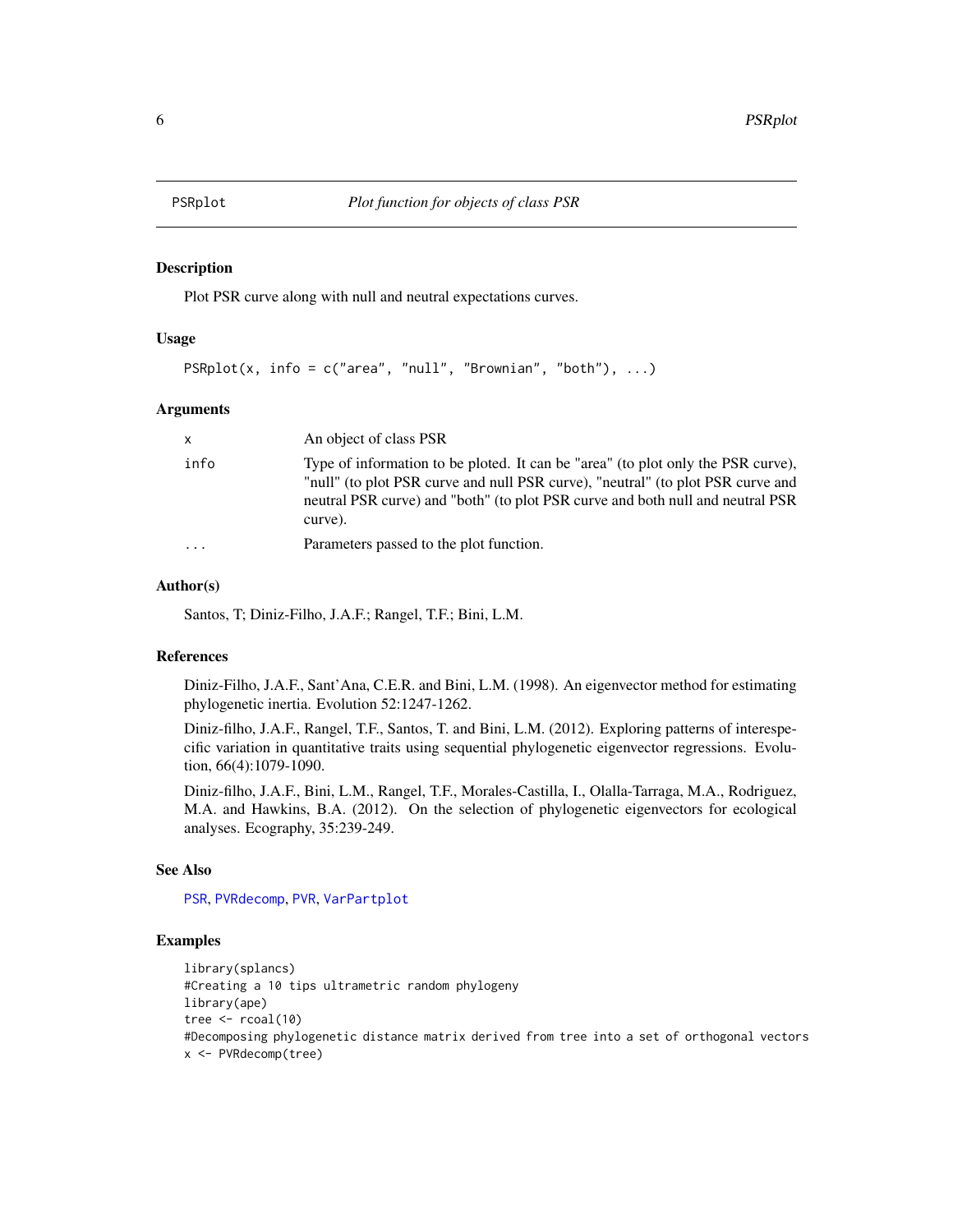```
trait \le runif(10)
res <- PSR(x, trait = trait, null.model = TRUE, Brownian.model = TRUE, times = 10)
PSRplot(res, info = "both")
```
<span id="page-6-1"></span>PVR *Phylogenetic eigenvectors regression.*

#### Description

The phylogenetic eigenvector regression (PVR) starts by performing an eigendecomposition of a pairwise double-centered phylogenetic distance matrix between species. The eigenvectors (representing the traits under analysis) estimated values express phylogenetic trends in data and residuals express independent evolution of each species.

#### Usage

```
PVR(x,phy,trait,envVar,method="moran",weights,
scaled=FALSE,sig=TRUE,sig.t=0.05,MI.t=0.05,psr.t=0.01,
accvalue.t=0.9,...)
```
#### Arguments

| x       | An object of class PVR (created by the PVR decomp function) or class PSR<br>(requiered by the "PSR" method).                                                                                             |
|---------|----------------------------------------------------------------------------------------------------------------------------------------------------------------------------------------------------------|
| phy     | An object of class phylo that contains an ultrametric phylogeny.                                                                                                                                         |
| trait   | A vector, data frame or matrix that contains traits sets (for data frames and ma-<br>trices, each column must represent a trait set).                                                                    |
| envVar  | A vector, data frame or matrix that contains environmental variables. Used to<br>estimates the variation of a trait set that is explained by phylogeny and by envi-<br>ronment.                          |
| method  | Character string. A name for the eigenvectors selection method. It can be<br>"moran", "stepwise", "psr" or "sequential".                                                                                 |
| weights | Weighting matrix based on Phylogenetic distances used in the "moran" method.<br>If no weights matrix is provided, weights will be set to $max(D)$ - Dij, where D<br>is the phylogenetic distance matrix. |
| scaled  | Logical. Should the phylogenetic distances be scaled into the range of 0 to 1.<br>Default is FALSE.                                                                                                      |
| sig     | Logical. Should the eigenvectors selected by the "moran" method be selected<br>by the significance of residuals autocorrelation. If FALSE the eigenvectors will<br>be selected by Moran's I values.      |
| MI.t    | Minimum residuals Moran's I value used to select eigenvectors when signifi-<br>cance is FALSE.                                                                                                           |
| sig.t   | The significance treshold used to select eigenvectors by the "moran" method.                                                                                                                             |
| psr.t   | The minimum acumulate R2 gain treshold used to select eigenvectors by the<br>"PSR" method.                                                                                                               |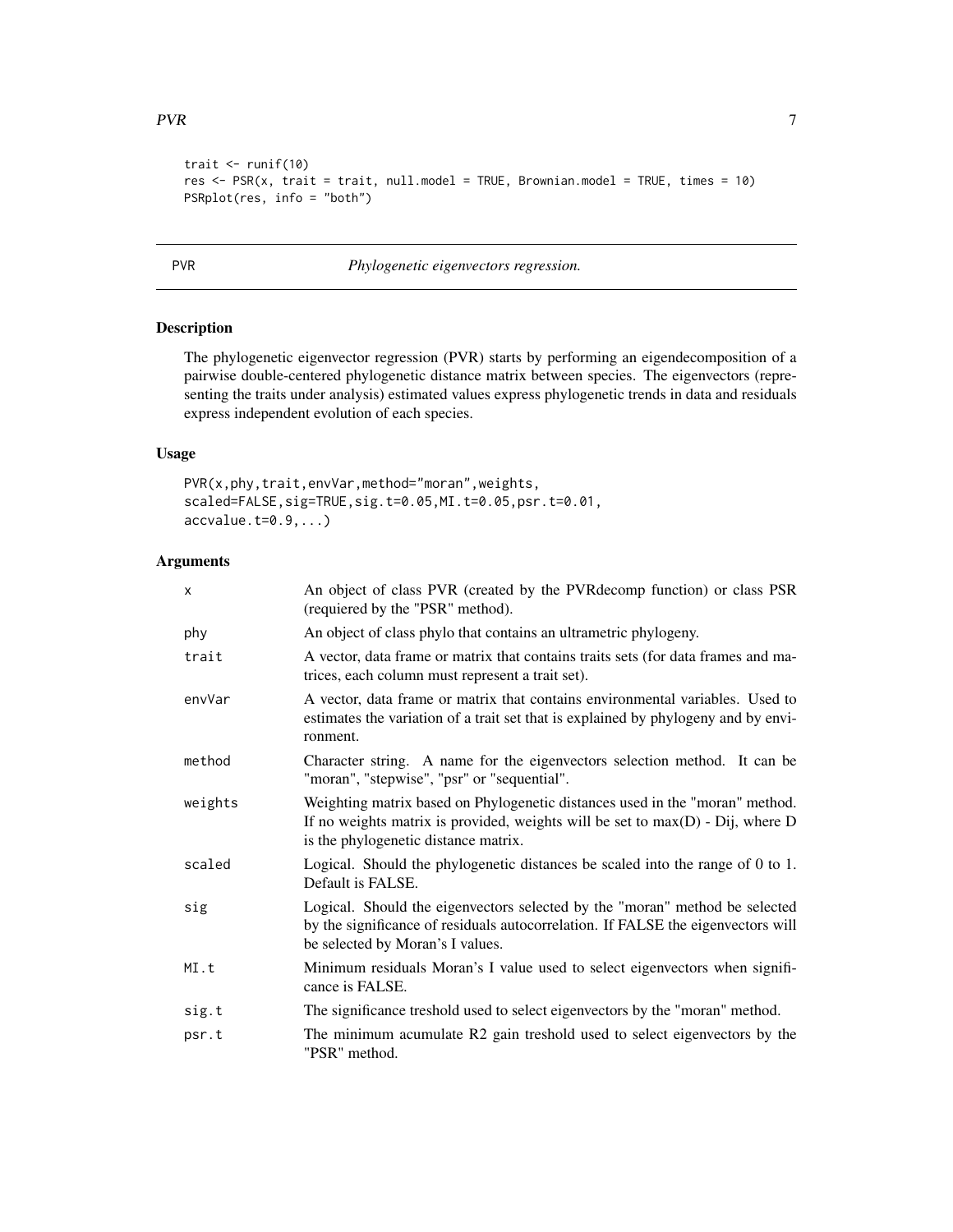<span id="page-7-0"></span>

| accvalue.t              | Relative accumulated eigenvalue treshold use to select the eigenvectors by the<br>"sequential" method. |
|-------------------------|--------------------------------------------------------------------------------------------------------|
| $\cdot$ $\cdot$ $\cdot$ | Parameters passed to the stepwise regression used in the "AIC" method                                  |

#### Value

A PVR class object.

#### Author(s)

Santos, T; Diniz-Filho, J.A.F.; Rangel, T.F.; Bini, L.M.

#### References

Diniz-Filho, J.A.F., Sant'Ana, C.E.R. and Bini, L.M. (1998). An eigenvector method for estimating phylogenetic inertia. Evolution, 52:1247-1262.

Legendre, P. and Legendre, L. (1998). Numerical ecology, 2nd Englished. Elsevier.

Desdevises, Y., Legendre, P., Azouzi, L. and Morand, S. (2003). Quantifying phylogenetic structured environmental variation, Evolution, 57(11):2647-2652

Diniz-filho, J.A.F., Rangel, T.F., Santos, T. and Bini, L.M. (2012). Exploring patterns of interespecific variation in quantitative traits using sequential phylogenetic eigenvector regressions. Evolution, 66(4):1079-1090.

Diniz-filho, J.A.F., Bini, L.M., Rangel, T.F., Morales-Castilla, I., Olalla-Tarraga, M.A., Rodriguez, M.A. and Hawkins, B.A. (2012). On the selection of phylogenetic eigenvectors for ecological analyses. Ecography, 35:239-249.

#### See Also

[PSR](#page-2-1), [PVRdecomp](#page-9-1), [PSRplot](#page-5-1), [VarPartplot](#page-10-1)

```
library(ape)
tree \le rcoal(10)
#Decomposing phylogenetic distance matrix derived from tree into a set of orthogonal vectors
x <- PVRdecomp(tree)
trait \le runif(10)
y \leq -PVR(x, \text{ trait} = \text{ trait}, \text{ method} = "moran")str(y)
```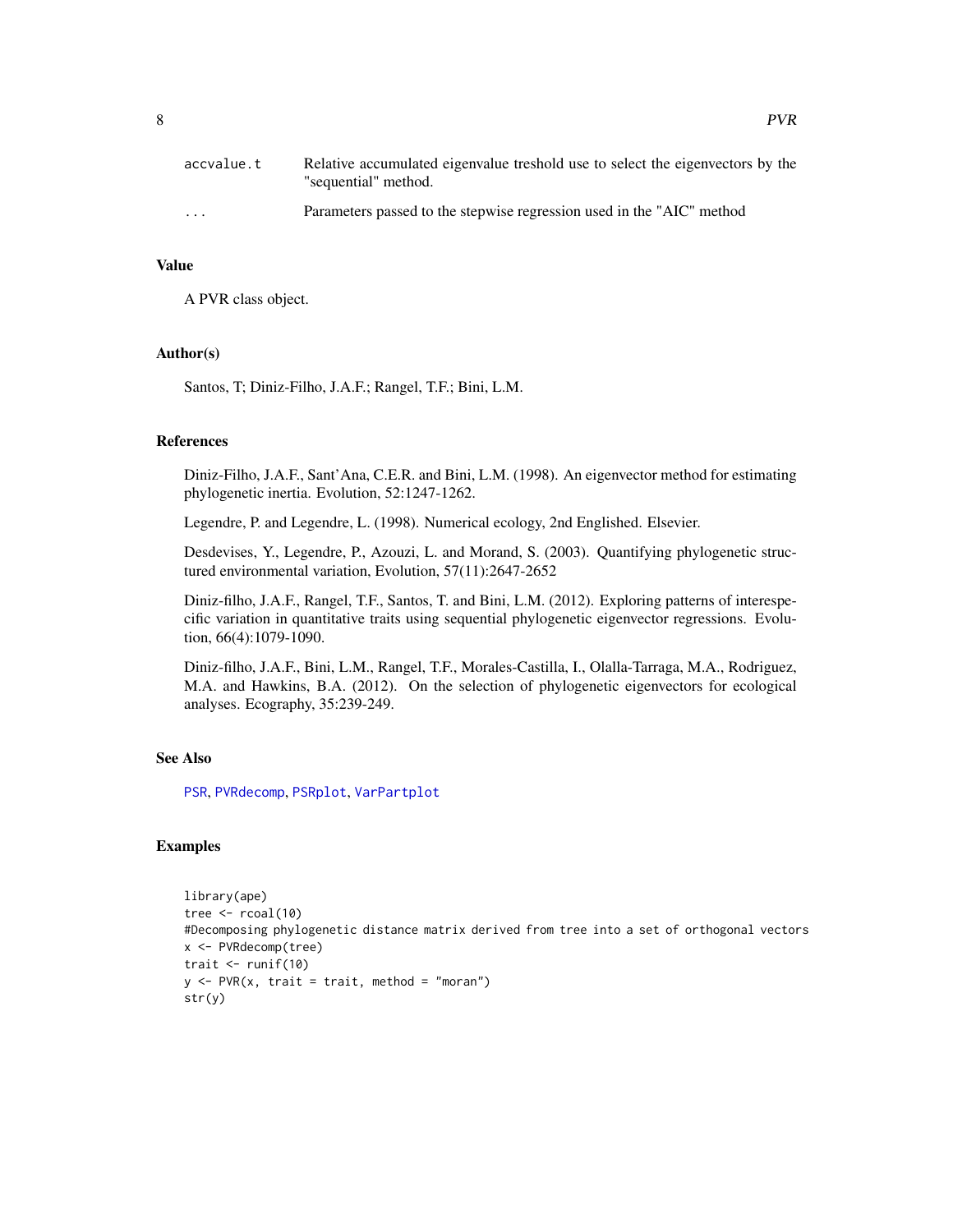<span id="page-8-1"></span><span id="page-8-0"></span>

#### Description

A S4 class that contains eigenvalues and eigenvectors from decomposition of a phylogenetic distance matrix and PVR r squared and residuals.

#### Objects from the Class

Objects can be created by calls of the form new("PVR", ...).

#### **Slots**

- Eigen: Object of class "list" that contains the eigenvalues and eigenvectors generated by phylogenetic distance matrix eigendecomposition.
- phyDist: Object of class "matrix" that contains a phylogenetic distance matrix.
- phylo: Object of class "phylo" that contains a phylogeny.
- Selection: Object of class "list" that contains the selection method (along with its statistics) used to select the vectors, the selected vectors IDs and a matrix that contains the selected vectors.
- PVR: Object of class "list" that contains the Philogenetic EigenVectors Regression r squared and residuals.

VarPart: Object of class "list" that contains the variation partition components.

#### Methods

show signature(object = "PVR"): Always print the Eigen slot.

#### Author(s)

Santos, T; Diniz-Filho, J.A.F.; Rangel, T.F.; Bini, L.M.

#### References

Diniz-Filho, J.A.F., Sant'Ana, C.E.R. and Bini, L.M. (1998). An eigenvector method for estimating phylogenetic inertia. Evolution 52:1247-1262.

Legendre, P. and Legendre, L. (1998). Numerical ecology, 2nd Englished. Elsevier.

Diniz-filho, J.A.F., Rangel, T.F., Santos, T. and Bini, L.M. (2012). Exploring patterns of interespecific variation in quantitative traits using sequential phylogenetic eigenvector regressions. Evolution, 66(4):1079-1090.

Diniz-filho, J.A.F., Bini, L.M., Rangel, T.F., Morales-Castilla, I., Olalla-Tarraga, M.A., Rodriguez, M.A. and Hawkins, B.A. (2012). On the selection of phylogenetic eigenvectors for ecological analyses. Ecography, 35:239-249.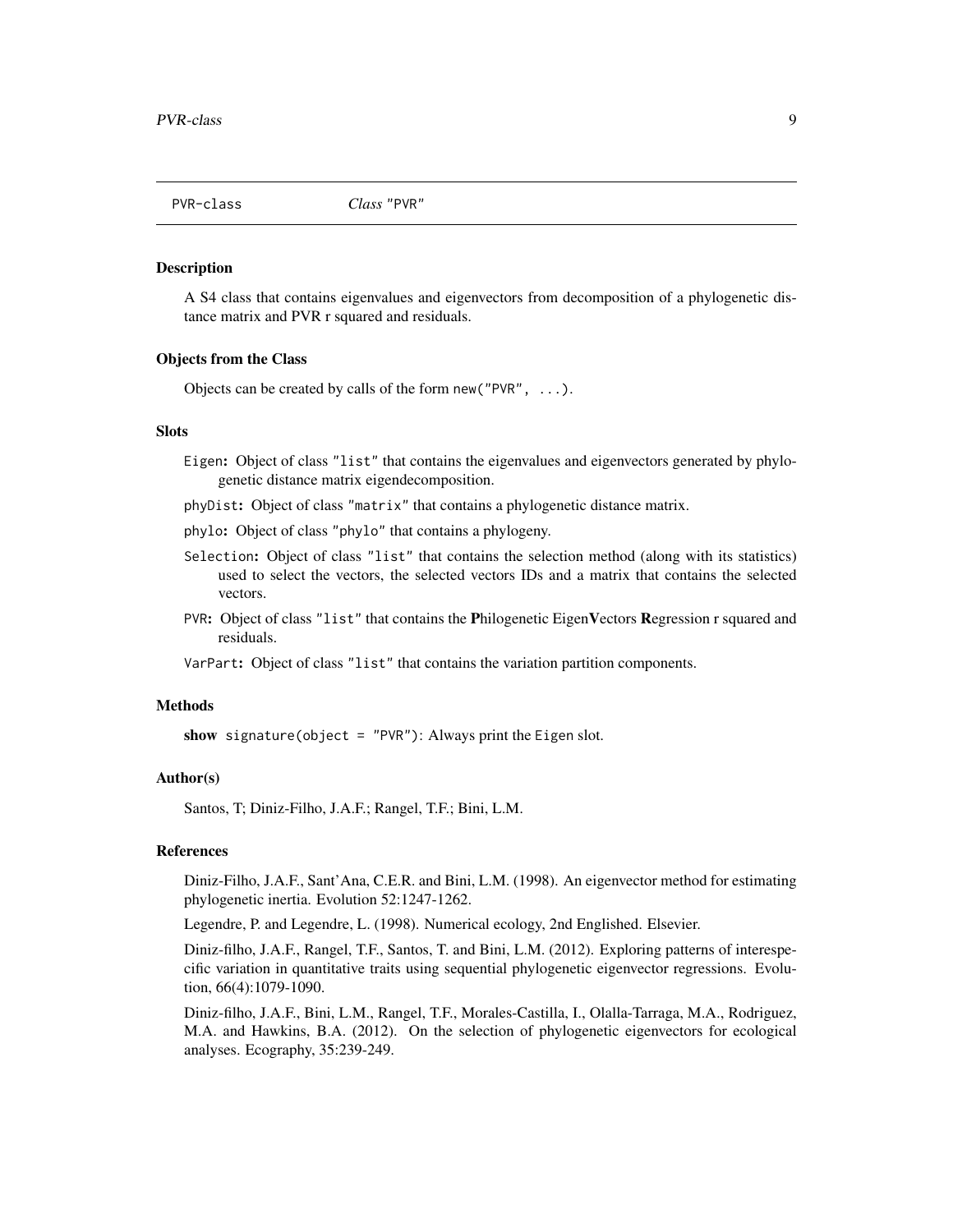#### See Also

[PSR-class](#page-3-1), [PVR](#page-6-1), [PSR](#page-2-1), [PVRdecomp](#page-9-1), [PSRplot](#page-5-1), [VarPartplot](#page-10-1)

#### Examples

```
showClass("PVR")
```
<span id="page-9-1"></span>PVRdecomp *Phylogenetic distances matrix (eigen)decomposition.*

#### Description

The PVRdecomp function decompose phylogenetic distance matrices (computed based on phylogenies) into a set of orthongonal eigenvectors

#### Usage

PVRdecomp(phy, type = "newick", dist = NULL, scale = FALSE, ...)

#### Arguments

| phy        | An object of class phylo that contains a ultrametric phylogeny with branch<br>lengths or a character string that represents a phylogeny file (must have full<br>path) of type given by type. |
|------------|----------------------------------------------------------------------------------------------------------------------------------------------------------------------------------------------|
| type       | A character string with the phylogeny file format. It can be "newick" or "nexus".<br>Used only if phy is a character string, ignored otherwise.                                              |
| dist       | A phylogenetic distance matrix. Not used.                                                                                                                                                    |
| scale      | Logical. Should the phylogenetic distances be scaled into the range of 0 to 1.<br>Default is FALSE.                                                                                          |
| $\ddots$ . | Not used.                                                                                                                                                                                    |

#### Value

The PVRdecomp funtion returns a object of (S4) class PVR with an Eigen slot that contains eigenvalues and eigenvectors computed after the matrix decomposition.

#### Author(s)

Santos, T; Diniz-Filho, J.A.F.; Rangel, T.F.; Bini, L.M.

<span id="page-9-0"></span>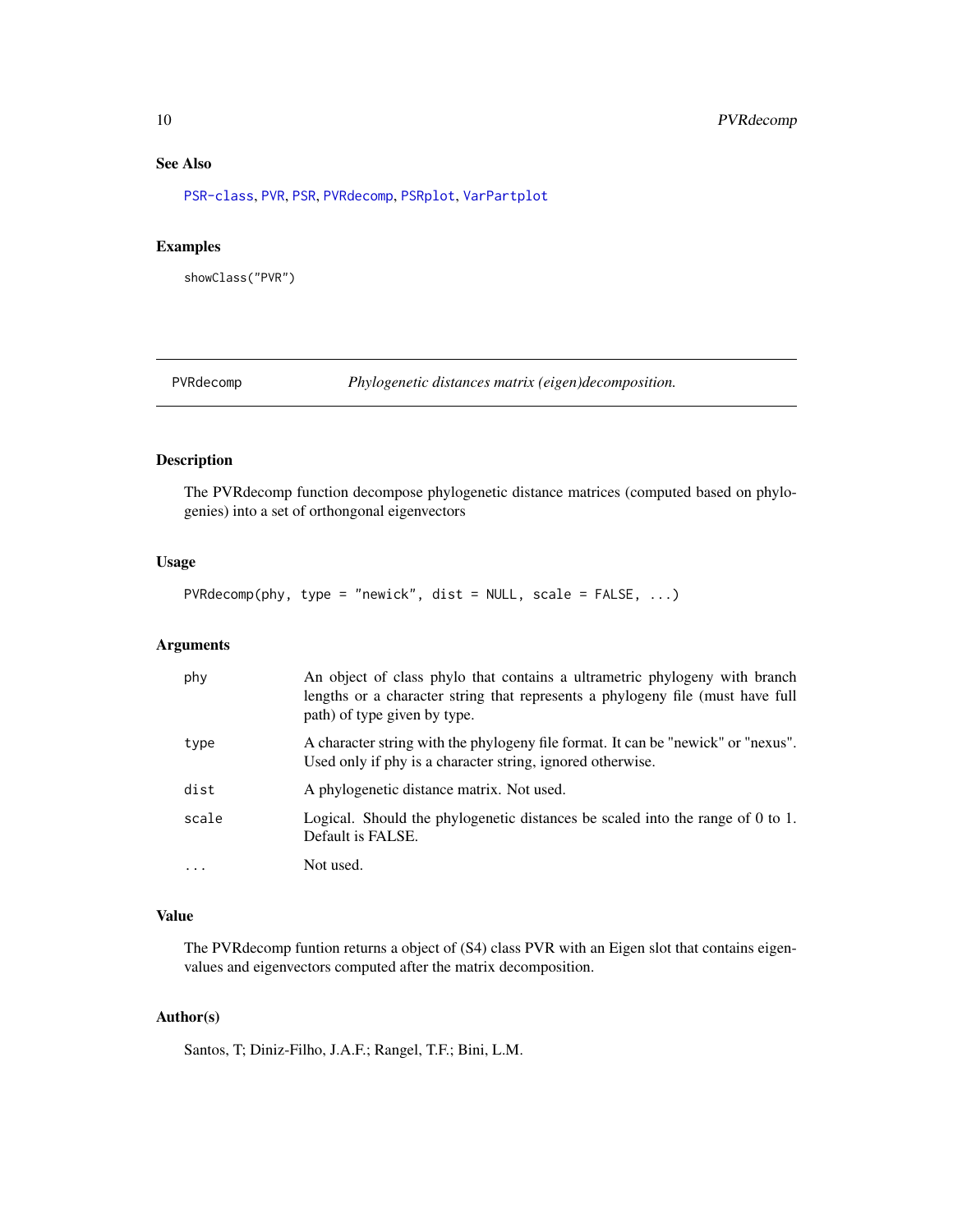#### <span id="page-10-0"></span>VarPartplot 11

#### References

Diniz-Filho, J.A.F., Sant'Ana, C.E.R. and Bini, L.M. (1998). An eigenvector method for estimating phylogenetic inertia. Evolution 52:1247-1262.

Diniz-filho, J.A.F., Rangel, T.F., Santos, T. and Bini, L.M. (2012). Exploring patterns of interespecific variation in quantitative traits using sequential phylogenetic eigenvector regressions. Evolution, 66(4):1079-1090.

Diniz-filho, J.A.F., Bini, L.M., Rangel, T.F., Morales-Castilla, I., Olalla-Tarraga, M.A., Rodriguez, M.A. and Hawkins, B.A. (2012). On the selection of phylogenetic eigenvectors for ecological analyses. Ecography, 35:239-249.

#### See Also

[PVR](#page-6-1), [PSR](#page-2-1)

#### Examples

```
library(ape)
tree \le rcoal(10)
#Decomposing phylogenetic distance matrix derived from tree into a set of orthogonal vectors
x <- PVRdecomp(tree, scale = TRUE)
str(x)
```
<span id="page-10-1"></span>

| VarPartplot | Plot function for objects of class PVR to show variation partition com- |
|-------------|-------------------------------------------------------------------------|
|             | <i>ponents.</i>                                                         |

#### Description

Plot a, b, c and d components of traits variation partition between phylogeny and environment (as defined by Desdevises et al., 2003).

#### Usage

```
VarPartplot(x, ...)
```
#### Arguments

|          | An object of class PVR with a non NULL slot VarPart. |
|----------|------------------------------------------------------|
| $\cdots$ | Parameters passed to the plot function.              |

#### Author(s)

Santos, T; Diniz-Filho, J.A.F.; Rangel, T.F.; Bini, L.M.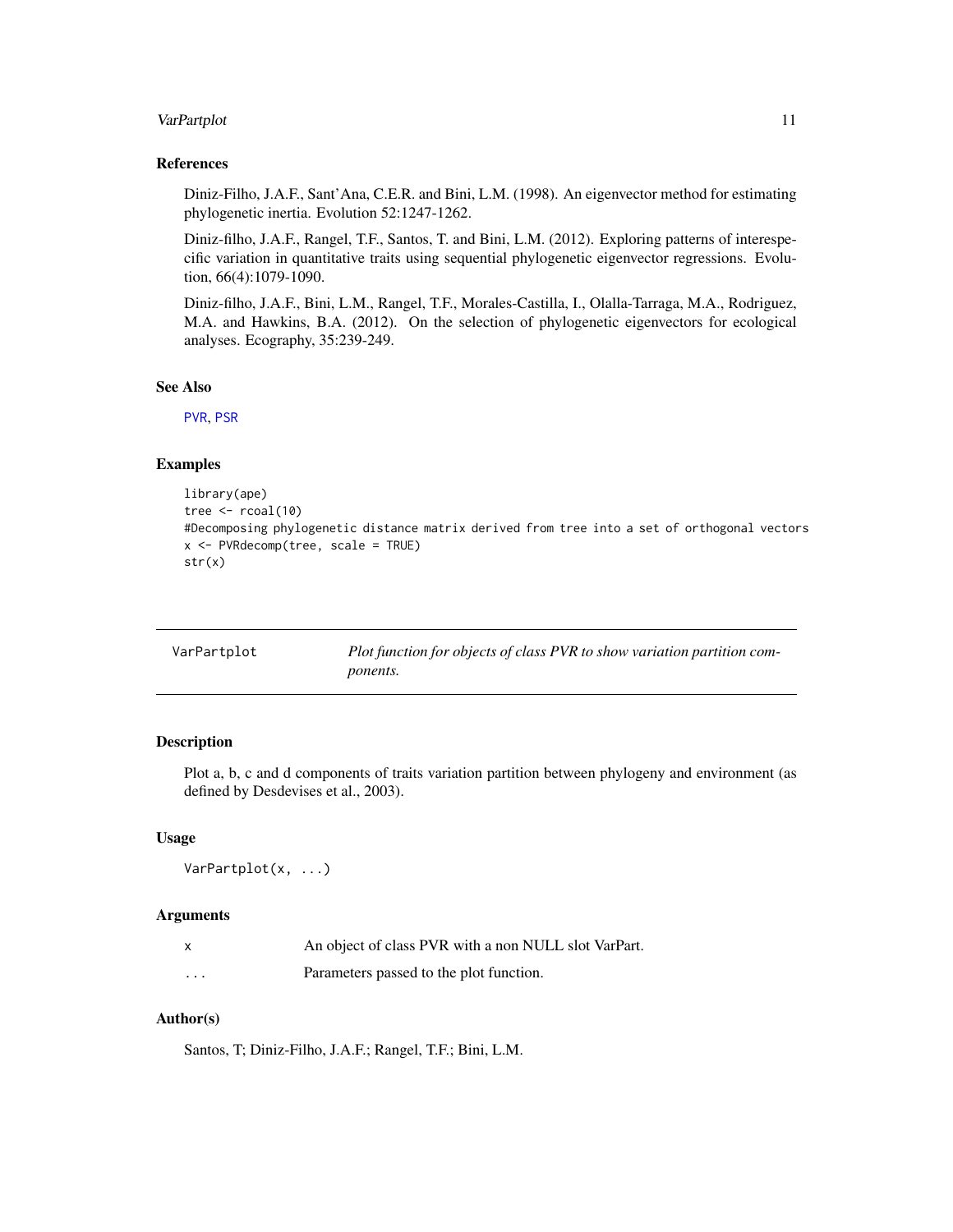#### <span id="page-11-0"></span>References

Diniz-Filho, J.A.F., Sant'Ana, C.E.R. and Bini, L.M. (1998). An eigenvector method for estimating phylogenetic inertia. Evolution 52:1247-1262.

Legendre, P. and Legendre, L. (1998). Numerical ecology, 2nd Englished. Elsevier.

Desdevises, Y., Legendre, P., Azouzi, L. and Morand, S. (2003). Quantifying phylogenetic structured environmental variation, Evolution, 57(11):2647-2652.

Diniz-filho, J.A.F., Rangel, T.F., Santos, T. and Bini, L.M. (2012). Exploring patterns of interespecific variation in quantitative traits using sequential phylogenetic eigenvector regressions. Evolution, 66(4):1079-1090.

Diniz-filho, J.A.F., Bini, L.M., Rangel, T.F., Morales-Castilla, I., Olalla-Tarraga, M.A., Rodriguez, M.A. and Hawkins, B.A. (2012). On the selection of phylogenetic eigenvectors for ecological analyses. Ecography, 35:239-249.

### See Also

[PSR](#page-2-1), [PVRdecomp](#page-9-1), [PVR](#page-6-1), [PSRplot](#page-5-1)

```
library(ape)
tree \le rcoal(10)
#Decomposing phylogenetic distance matrix derived from tree into a set of orthogonal vectors
x <- PVRdecomp(tree)
trait \le runif(10)
envvar <- runif(10)
y \leq -PVR(x, \text{ trait} = \text{ trait}, \text{envVar} = \text{envvar}, \text{ method} = "moran")VarPartplot(y)
```